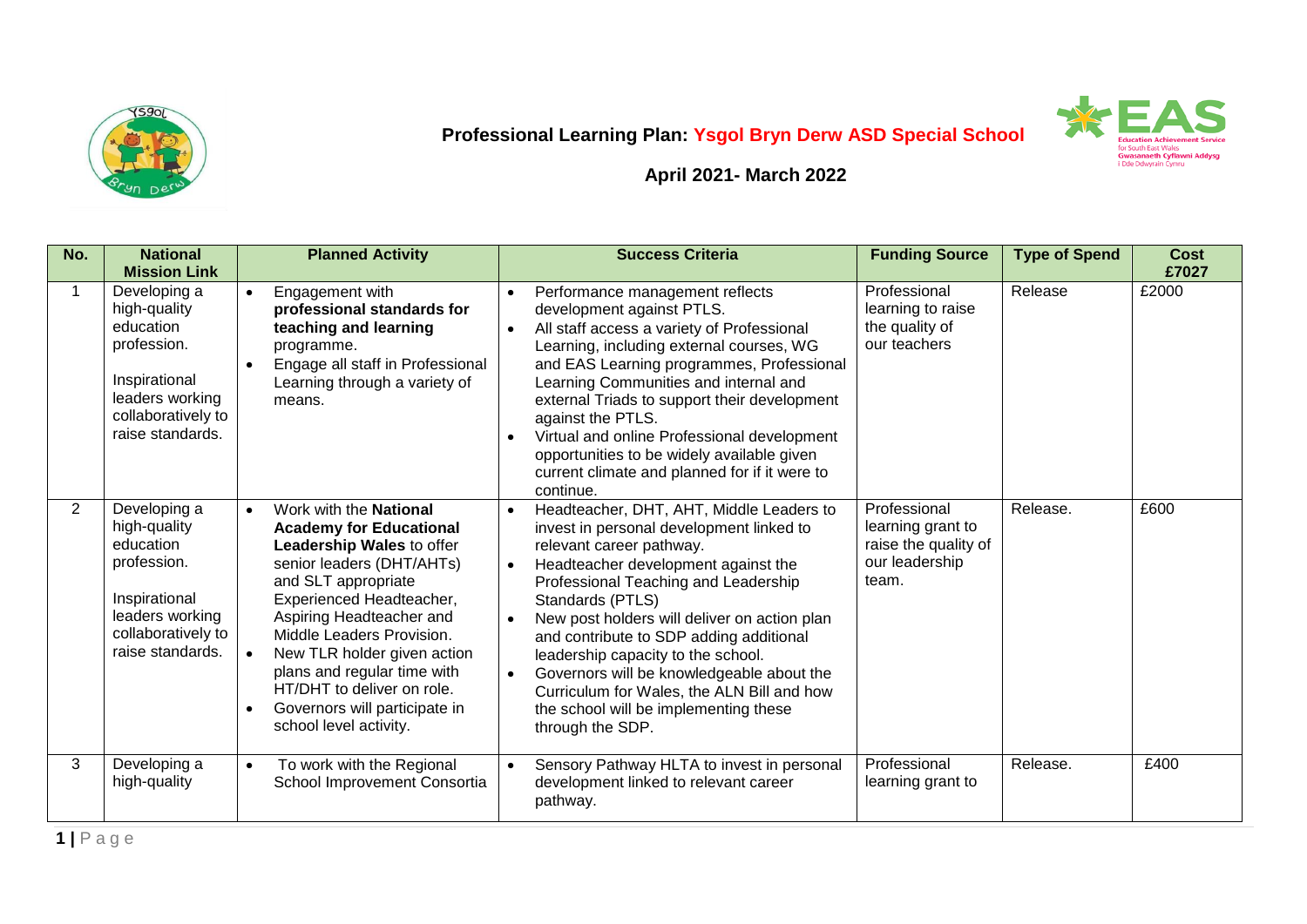| No.            | <b>National</b><br><b>Mission Link</b>                                                                                                 | <b>Planned Activity</b>                                                                                                                        | <b>Success Criteria</b>                                                                                                                                                                                                                                                                                                                                                  | <b>Funding Source</b>                                                                     | <b>Type of Spend</b> | <b>Cost</b><br>£7027 |
|----------------|----------------------------------------------------------------------------------------------------------------------------------------|------------------------------------------------------------------------------------------------------------------------------------------------|--------------------------------------------------------------------------------------------------------------------------------------------------------------------------------------------------------------------------------------------------------------------------------------------------------------------------------------------------------------------------|-------------------------------------------------------------------------------------------|----------------------|----------------------|
|                | education<br>profession.<br>Inspirational<br>leaders working<br>collaboratively to<br>raise standards.                                 | on the Aspiring Higher Level<br>Teaching Assistant programme                                                                                   | HLTA development against the new<br>$\bullet$<br>Professional Teaching and Leadership<br>Standards (PTLS)<br>New post holder will deliver on action plan<br>and contribute to SDP adding additional<br>capacity to the school.                                                                                                                                           | raise the quality of<br>our support staff                                                 |                      |                      |
| 4              | Developing a<br>high-quality<br>education<br>profession.<br>Inspirational<br>leaders working<br>collaboratively to<br>raise standards. | Professional Learning Lead to<br>$\bullet$<br>attend cluster and regional PL<br>events                                                         | The PL lead, in line with the Professional<br>Learning Lead Handbook, will:<br>Attend EAS Professional Learning meetings.<br>Work collaboratively with the Cluster lead<br>school to drive professional learning and<br>Curriculum for Wales changes across the<br>cluster.<br>Disseminate resources and information from<br>$\bullet$<br>cluster meetings to YBD staff. | Professional<br>learning to raise<br>the quality of<br>our teachers and<br>support staff. | Release.             | £3000                |
| 5              | Developing a<br>high-quality<br>education<br>profession.<br>Teachers                                                                   | Triad teacher groups to share<br>$\bullet$<br>best practice                                                                                    | Teachers in same learning pathways will<br>$\bullet$<br>share best practice together. Activities<br>include- planning, folder evaluations, looking<br>for learning and lesson evaluations.<br>Work collaboratively in house to disseminate<br>skill sets.                                                                                                                | Professional<br>learning to raise<br>the quality of<br>our teachers.                      | Release.             | £400                 |
| 6              | Developing a<br>high-quality<br>education<br>profession.                                                                               | Support Level 3 and 4 TAs<br>$\bullet$<br>during an in house mentoring<br>scheme                                                               | Level 3 TAs to have greater understanding of<br>$\bullet$<br>Professional Standards for Assisting<br>Teaching and role of Pedagogy in their work<br>within the Level 3 role.<br>Level 4 TAs to have greater understanding of<br>Professional Standards for Assisting<br>Teaching and role of Pedagogy in their work<br>within the Level 4 role.                          | Professional<br>learning to raise<br>the quality of our<br>support staff.                 | Release.             |                      |
| $\overline{7}$ | Developing a<br>high-quality<br>education<br>profession.                                                                               | Continue engagement with the<br>$\bullet$<br><b>Schools as Learning</b><br><b>Organisations (SLO) Survey</b><br>at school and Cluster level to | Use the outcome of the current SLO Survey<br>to inform self-evaluation activity and the next<br>iteration of the SDP for 2020/2021.                                                                                                                                                                                                                                      | Professional<br>learning to raise<br>the quality of our<br>teachers.                      | Release.             |                      |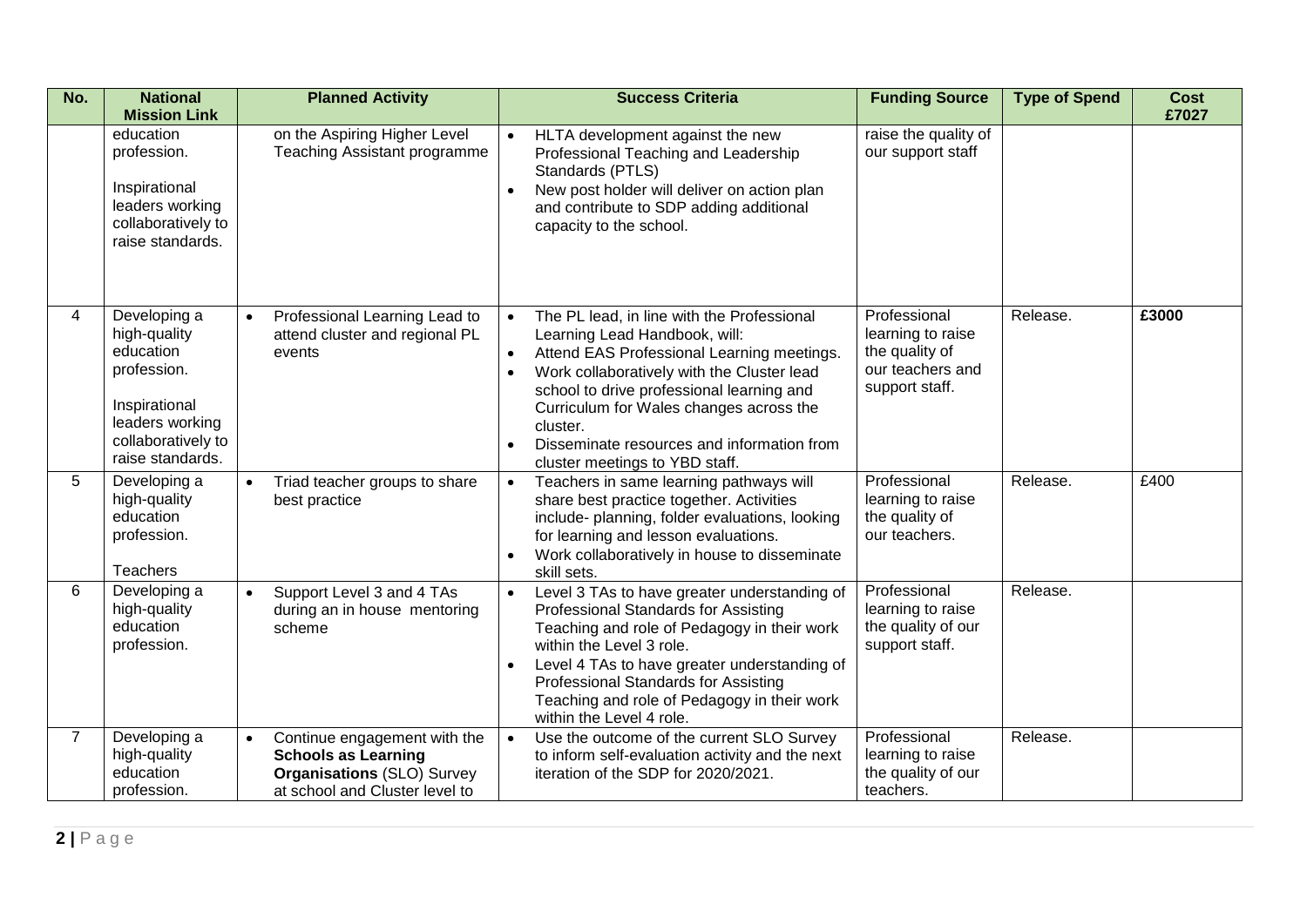| No. | <b>National</b><br><b>Mission Link</b>                                                             | <b>Planned Activity</b>                                                                                                                                                                                                                                                                                                            | <b>Success Criteria</b>                                                                                                                                                                                                                                                                                                                                                                      | <b>Funding Source</b>                                                     | <b>Type of Spend</b>  | <b>Cost</b><br>£7027 |
|-----|----------------------------------------------------------------------------------------------------|------------------------------------------------------------------------------------------------------------------------------------------------------------------------------------------------------------------------------------------------------------------------------------------------------------------------------------|----------------------------------------------------------------------------------------------------------------------------------------------------------------------------------------------------------------------------------------------------------------------------------------------------------------------------------------------------------------------------------------------|---------------------------------------------------------------------------|-----------------------|----------------------|
|     | Inspirational<br>leaders working<br>collaboratively to<br>raise standards-<br>SLO.                 | support the understanding of<br>the framework.<br>Complete the SLO Survey in<br>$\bullet$<br>Summer 2022                                                                                                                                                                                                                           | Evaluation of the SLO Survey to inform<br>changes over academic year and the<br>2021/2022 SDP.                                                                                                                                                                                                                                                                                               |                                                                           |                       |                      |
| 8   | Developing a<br>high-quality<br>education<br>profession.                                           | All staff to be involved in<br>$\bullet$<br><b>Curriculum for Wales AoLE</b><br>groups.                                                                                                                                                                                                                                            | All staff to continue to build knowledge of<br>$\bullet$<br>CfW and their individual role within an AOLE<br>Team.<br>Staff to share expertise and contribute to<br>$\bullet$<br>AOLE action plan when led by lead teacher.                                                                                                                                                                   | Professional<br>learning to raise<br>the quality of our<br>support staff. | Release.              |                      |
| 9   | Developing a<br>high-quality<br>profession                                                         | Dedicated AoLE lead time<br>$\bullet$<br>planned for every term.<br>Teacher AoLE Lead meetings<br>$\bullet$<br>planned once every half term.<br><b>Curriculum for Wales</b><br>$\bullet$<br>Curriculum Design process<br>focus during learning pathway<br>teacher meetings.                                                        | Teachers engage effectively with CfW<br>Teachers become familiar with Curriculum for<br>$\bullet$<br>Wales documents and work on Curriculum<br>creation for learning pathways.<br>Curriculum for Wales briefing sessions from<br>$\bullet$<br>Cluster leads disseminated to teachers.<br>AOLE Leads to generate action plan and<br>$\bullet$<br>follow calendar of activities as AOLE Leads. | Professional<br>learning to raise<br>the quality of our<br>teachers.      | Release.              | £627                 |
| 10  | Excellence,<br>Equity and<br>Wellbeing<br>Developing a<br>high-quality<br>education<br>profession. | NQT Mentor (IM) to continue to<br>$\bullet$<br>lead NQT development model<br>and feedback information from<br>Cluster EV.<br>IM's continue to complete and<br>$\bullet$<br>monitor Pebblepad for NQTs.<br>Become a Cardiff Partnership<br>$\bullet$<br>School, where the IM will<br>coach and mentor students<br>through their ITE | Successful completion of NQT year/ terms for<br>$\bullet$<br>NQT Teachers and ITE students.<br>NQTs, ITE students and second year<br>$\bullet$<br>teachers to have a PL offer bespoke to their<br>needs to cascade knowledge into classroom<br>practice.                                                                                                                                     | Professional<br>learning to raise<br>the quality of our<br>teachers.      | Release.<br>Training. |                      |
| 11  | Excellence,<br>Equity and<br>Wellbeing                                                             | • Support the embedding of the<br>National Whole School Framework<br>for Emotional and Mental<br>Wellbeing.<br>• To engage in the regional<br>professional learning of<br>'Developing the Coaching Skills of<br>the Wellbeing Lead'.                                                                                               | • Additonal teacher capacity employed to cover<br>for DHT to undertake Wellbeing Lead role.<br>.Wellbeing lead to attend EAS and cluster<br>meetings and to collaborate with cluster<br>colleagues.<br>Wellbeing lead to disseminate to all staff and to<br>work with individuals and small groups of staff<br>who require specific input                                                    | Wellbeing lead                                                            | Release               |                      |